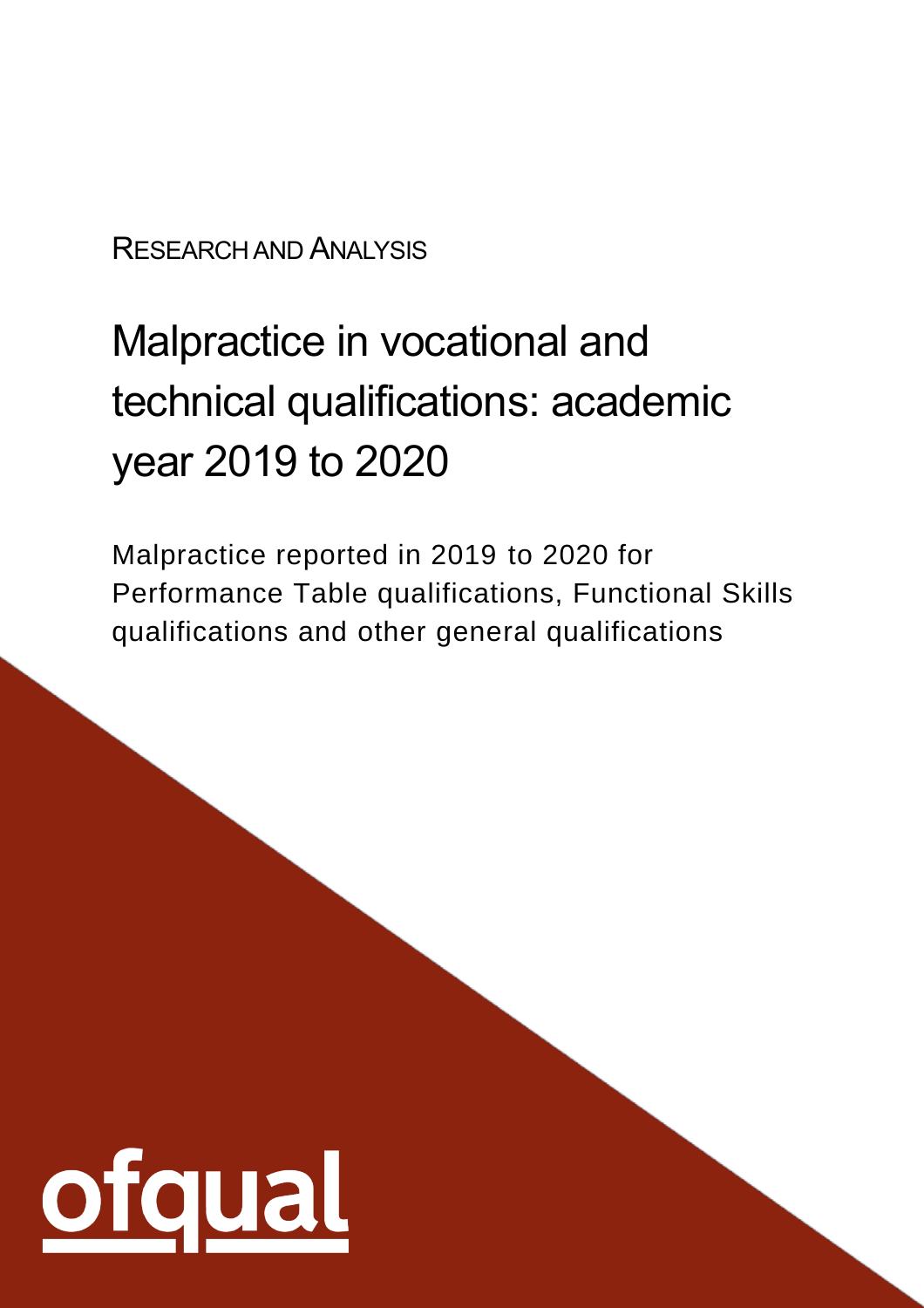# <span id="page-1-0"></span>Authors

This report was written by Kate Sully, from Ofqual's Data and Analytics team.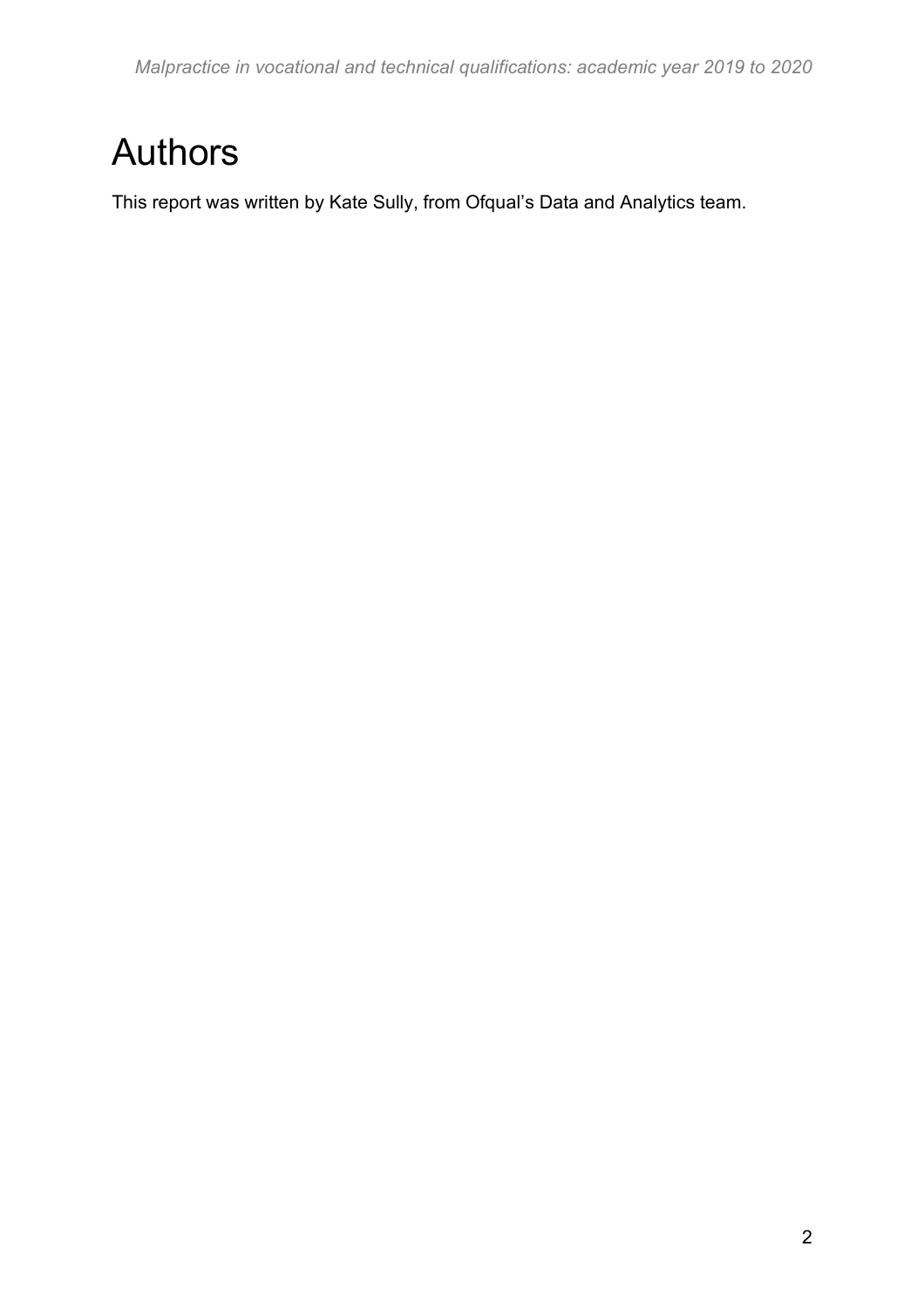# **Contents**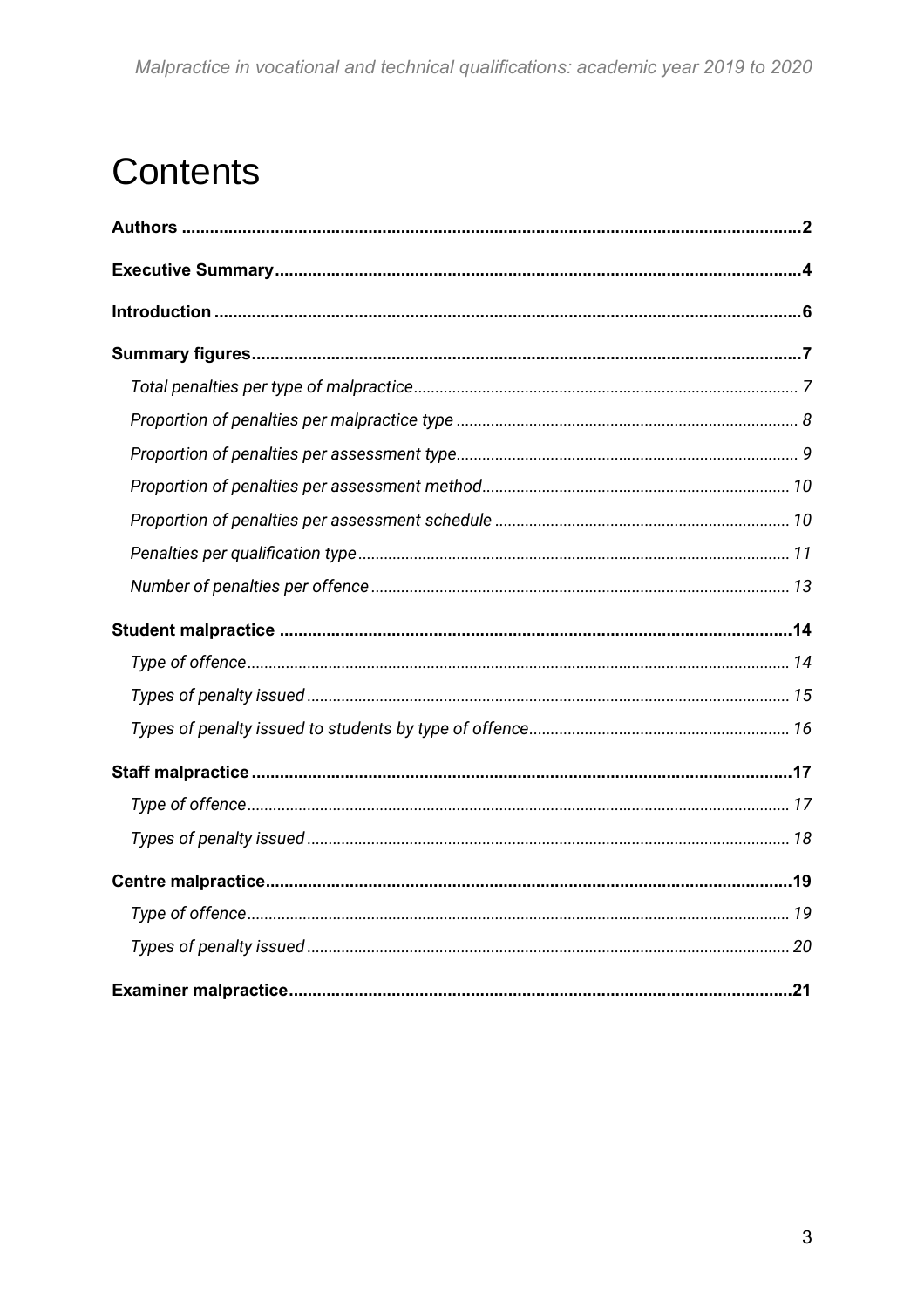# <span id="page-3-0"></span>Executive Summary

This report presents an analysis of penalties issued by awarding organisations for malpractice in higher stakes Vocational and Technical Qualifications (VTQs). This includes all VTQ Performance Table Qualifications (PTQs), Functional Skills Qualifications (FSQs) and Other General qualifications. The data covered in this report was collected from the relevant awarding organisations and focuses on the 2019/20 academic year. Data was requested from 40 awarding organisations, covering 1,174 qualifications, although penalties were not reported for all of these. Comparisons between the 2019 to 2020 and previous academic years are not provided because of the exceptional nature of assessments taken in summer 2020 due to the coronavirus (COVID-19) pandemic which means that comparisons are not valid.

The analyses focus on the types of offences committed by, and the types of penalties issued to, students, centres, centre staff and examiners in England.

*The main findings are:*

- A total of 1,381 penalties were reported for the academic year 2019 to 20, for student, staff and centre offences. To give some context, there were just over 1 million certificates issued in 2019/20 for the types of qualifications listed above, so the number of penalties is small.
- The highest number of these penalties were issued to students (78%), followed by centre staff (13%), and centres (9%). No penalties for examiners were reported.
- The majority of malpractice cases resulted in a single penalty.
- In 2019 to 20, 973 penalties were issued for PTQs, 346 for FSQs, and 45 for Other General qualifications (and 17 for cases which were not specific to any qualification).
- In 2019 to 20, the number of penalties was greater for external assessments<sup>1</sup> (67%) compared to internal assessments (33%).
- The number of penalties was highest in paper-based exams (73%), followed by online exams (19%) and lastly, performance-based tasks<sup>2</sup> (7%). The number of penalties for external assessments was highest in timetabled assessments (36%), followed by on-demand (non-sessional) assessments (27%) and ondemand (sessional) assessments (4%). The remaining 467 penalties (34% of

 $1$  External assessment is a form of assessment in which question papers, assignments and tasks are specified by the awarding organisation, then taken under specified conditions (including details of supervision and duration) and marking or assessment judgements are made by the awarding. organisation. It does not include moderation or verification of centre-based assessment undertaken by an awarding organisation.

 $2$  Performance based tasks refer to any task that is not a written exam, such as, a presentation or musical performance.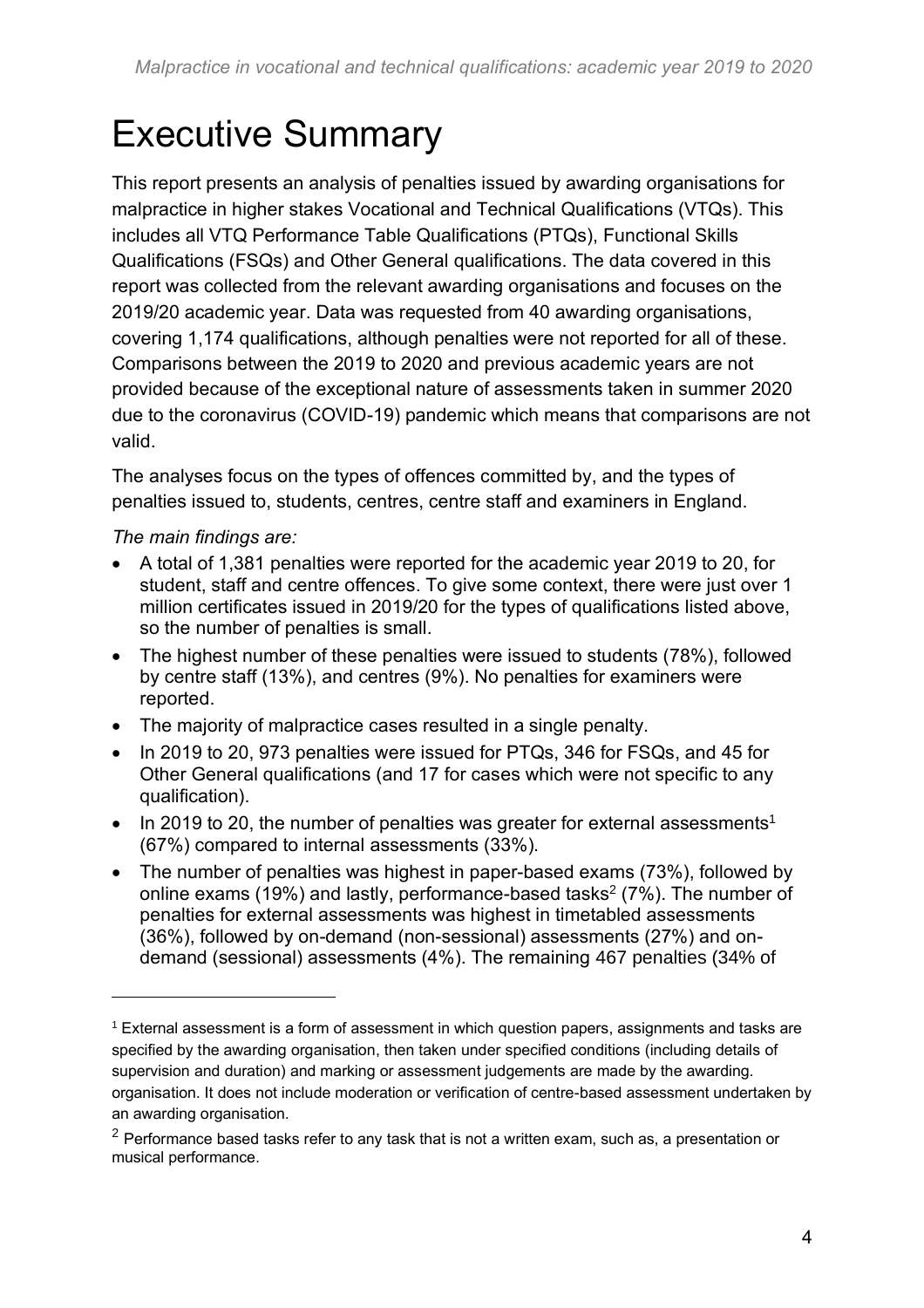penalties) were either internal assessments, or the assessment schedule was unknown.

- The most common type of malpractice for students in 2019/20 was 'plagiarism' (35% of student penalties). The large proportion of malpractice in the form of 'plagiarism' likely reflects the high proportion of internal, coursework-based, assessments in VTQs.
- For centres and centre staff, 'maladministration' was the most common type of malpractice offence, responsible for 58% of centre malpractice and 38% of centre staff malpractice.
- The most common type of penalty issued to students was a 'warning' (41% of student penalties), followed by a 'loss of marks' (36% of student penalties).
- For centre staff, the most common types of penalties issued were 'written warning' and 'training' (both accounting for 40% of centre staff penalties).
- For centres, the most common types of penalties used were 'withdrawal of approval for a specific qualification' and 'written warning' (38% and 22% of centre penalties respectively).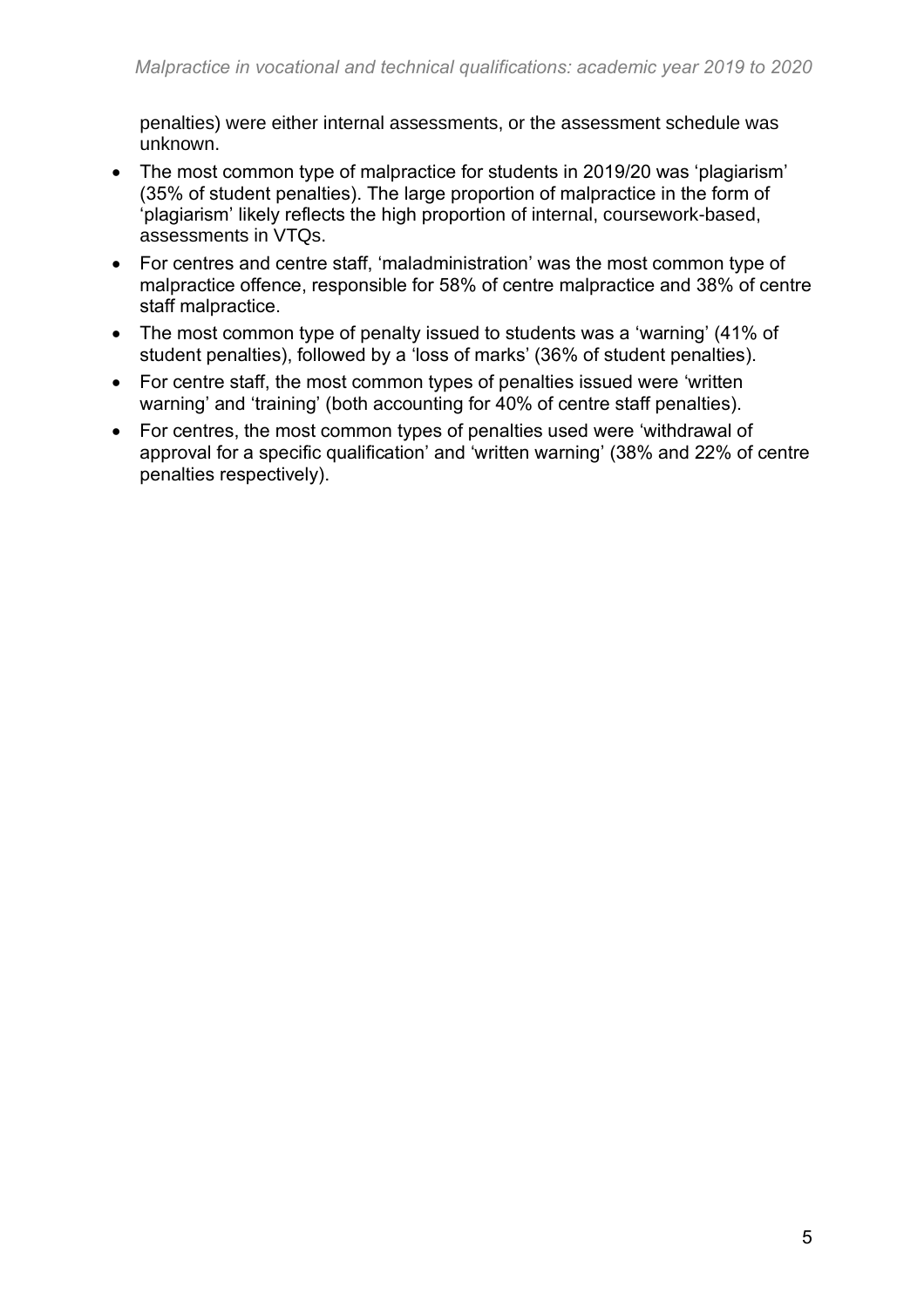# <span id="page-5-0"></span>Introduction

Malpractice is a serious threat to the safe delivery of, and trust in, qualifications. It undermines the integrity of assessments. It includes attempts by students to plagiarise, and attempts by school or college staff to give too much support (meaning, improper assistance). Ofqual requires awarding organisations to have procedures in place to prevent, investigate and act in relation to malpractice incidents.

It is important for Ofqual as the regulator of qualifications, examinations and assessments in England to have a good understanding of the scale and nature of malpractice and the ways in which malpractice is identified, mitigated and sanctioned.

While we routinely collect malpractice data for GCSE and A levels, we have had less routine data on malpractice in Vocational and Technical Qualifications (VTQs) in previous years. Ofqual decided to collect data for the first time in 2019 on some of these qualifications to give equal visibility to malpractice in VTQs, and findings were published in July 2020 in the publication: [Malpractice in vocational and technical](https://www.gov.uk/government/publications/malpractice-in-vocational-and-technical-qualifications-academic-year-2017-to-2018)  [qualifications: academic year 2017 to 2018.](https://www.gov.uk/government/publications/malpractice-in-vocational-and-technical-qualifications-academic-year-2017-to-2018)

The qualifications covered in this report are VTQs that were included in the Department for Education's (DfE) performance tables in their respective years. This covers all PTQs except for: GCSE, AS, A Level, the Level 3 Project and Advanced Extension Award. Also included in this report are Other General qualifications and Functional Skills qualifications. These were chosen because they are higher stakes qualifications.

This report presents figures on the number of penalties issued in these qualifications for student, centre staff, centre, or examiner malpractice committed in the 2019 to 2020 academic year (1 September 2019 to 30 August 2020), for centres based in England.

It is important to note that the data may not reflect the full extent of malpractice because these cases relate only to instances of malpractice detected by awarding organisations and reported to Ofqual where a penalty has been applied. It should also be noted that due to the exceptional nature of assessments taken in summer 2020 caused by the coronavirus (COVID-19) pandemic, direct comparisons of malpractice in the 2019 to 2020 academic year and previous academic years are not valid.

The figures presented in the report are not rounded. However, small figures for number of offences and penalties (between 0 and 4), are denoted as 0~.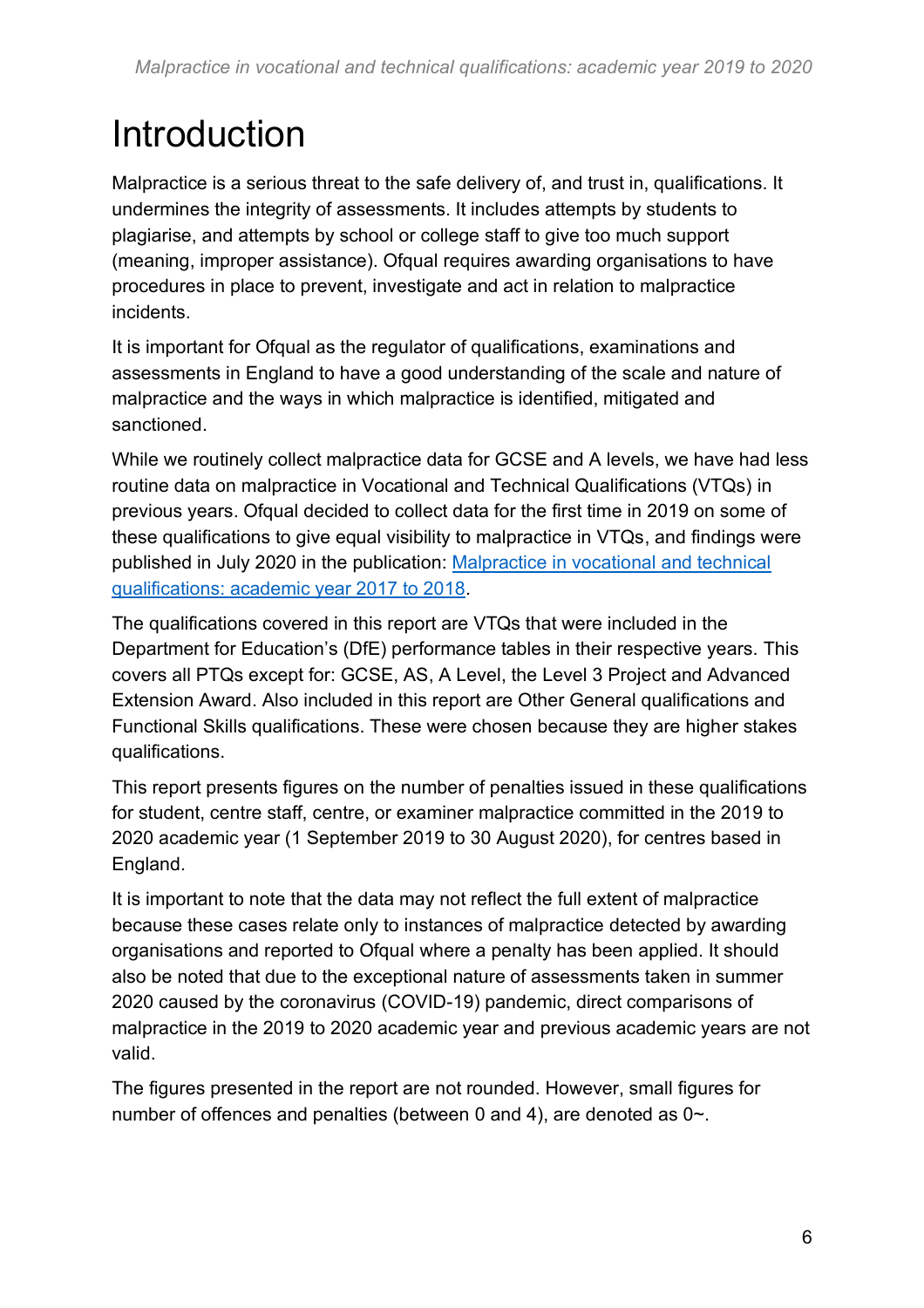# <span id="page-6-0"></span>Summary figures

In 2019 to 20, data on student, centre, centre staff and examiner malpractice was requested from 40 awarding organisations for a possible 1,174 qualifications. There were 1,029,229 certificates awarded for all these qualifications in 2019 to 20.

Of these 1,174 qualifications, penalties for malpractice were reported for 153 qualifications (13% of all qualifications) by 20 awarding organisations (50% of all awarding organisations offering these qualifications) for the academic year 2019 to 20. Additionally, 17 non-assessment-specific malpractice cases were reported in 2019 to 20. These malpractice incidents were not specific to a single qualification, rather to multiple qualifications, a staff member or a centre as a whole. As such, none of these cases were reported for student malpractice, only centre and centre staff.

#### <span id="page-6-1"></span>Total penalties per type of malpractice

From those 153 qualifications, awarding organisations reported a total of 1,381 penalties for the 2019 to 2020 academic year, a 61% decrease from 2018 to 19 where 3,577 penalties were reported. Figure 1 shows that this decrease in penalties was seen across all malpractice types with student penalties decreasing by 59% (from 2,593 in 2018 to 19 to 1,074 in 2019 to 20), centre staff penalties decreasing by 75% (from 703 in 2018 to 19 to 177 in 2019 to 20), centre penalties decreasing by 54% (from 280 in 2018 to 19 to 130 in 2019 to 20), and examiner penalties decreasing from fewer than 5 in 2018 to 19 to none in 2019 to 20. However, please note that for the reasons outlined below comparisons across years are not valid and should be treated with caution.

The drop in the number of penalties across all malpractice types, whilst probably partially due to a drop in cohort size, is also likely due to the fact that many assessments were cancelled, delayed or because awarding organisations offered calculated results in summer 2020 due to the measures put in place in response to the coronavirus (COVID-19) pandemic. Unlike with GCSE, AS and A Level, assessments in vocational and technical qualifications continued to take place in 2020, particularly before the lockdown was first implemented in March. However, the volume of assessments that took place was still vastly reduced compared to a normal year. These circumstances have meant that some instances of malpractice, such as taking unauthorised material into an examination, were less likely this year for some qualifications. As a result, the number of penalties issued by awarding organisations for malpractice cases has been relatively small this year and this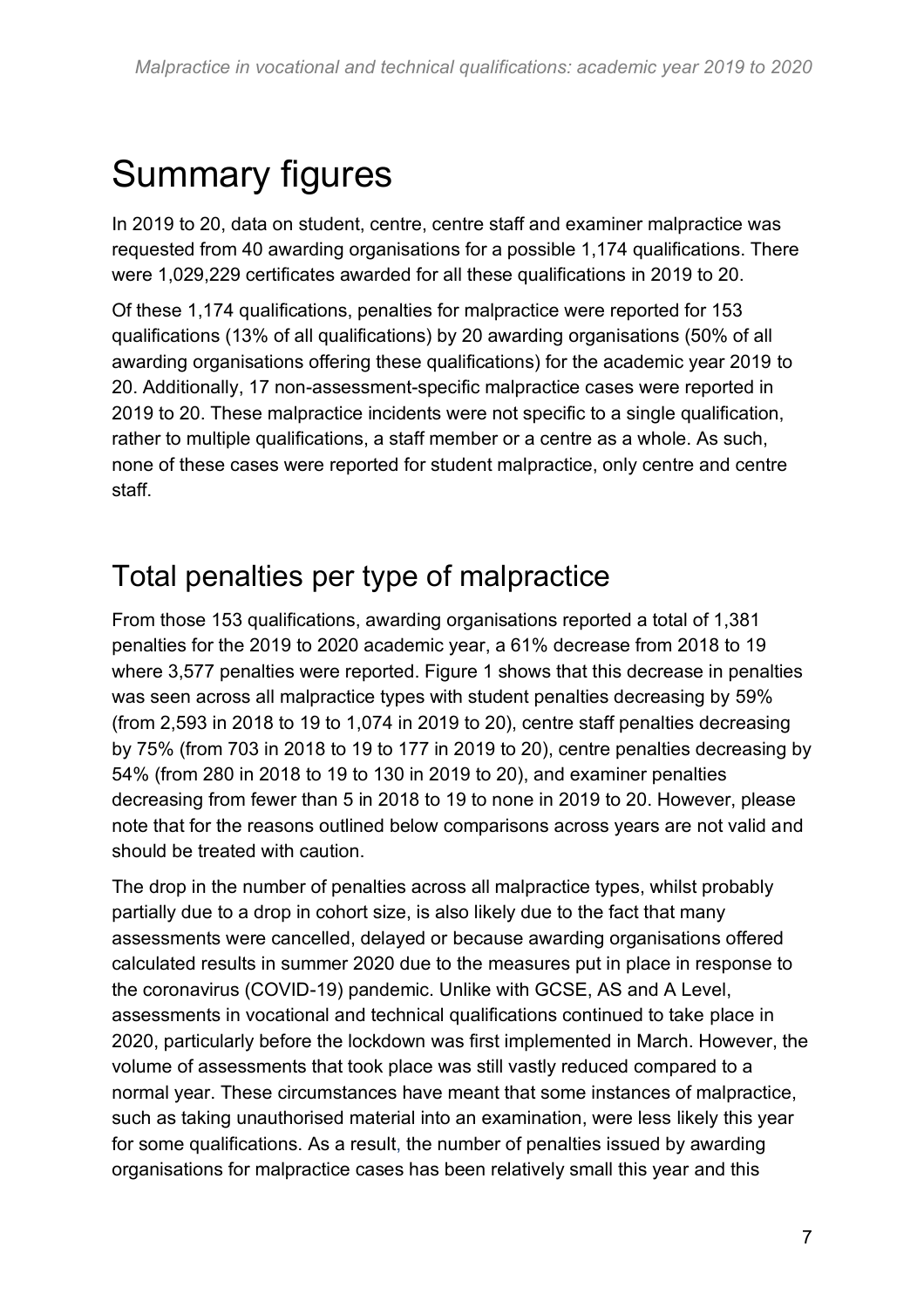year's data will be unrepresentative of a normal year. Therefore, the rest of the report focuses only on 2019 to 20 and no between year comparisons are made.



*Figure 1: Total number of penalties issued for each type of malpractice over time*

#### <span id="page-7-0"></span>Proportion of penalties per malpractice type

Figure 2 indicates that the greatest number of penalties were issued to students and centre staff, with 1,074 penalties (78%) and 177 penalties (13%) issued respectively. Penalties issued to centres accounted for 130 penalties (9%), and whilst penalties can be issued to examiners, no cases were reported in 2019 to 20.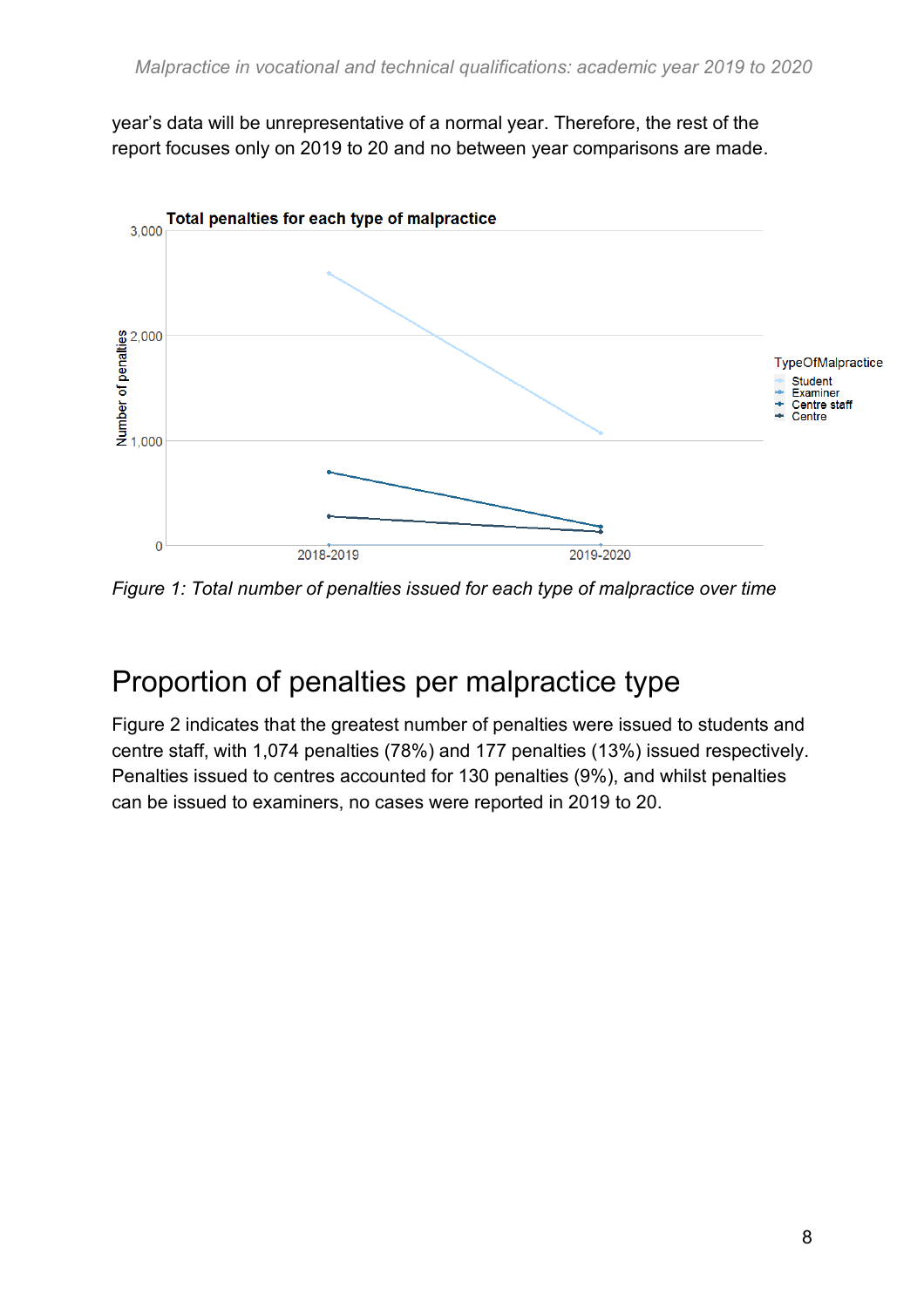

*Figure 2: Proportion of penalties issued for each type of malpractice*

#### <span id="page-8-0"></span>Proportion of penalties per assessment type

In 2019 to 20, the number of penalties was greater for external assessments (assessments which are externally set and marked) with 923 penalties (67% of penalties) compared to internal assessments (assessments which are not externally set and marked) with 453 penalties (33% of penalties), despite many examinations being cancelled due to the coronavirus (COVID-19) pandemic. This distribution is shown in Figure 3. In 2019/20, there were 5 penalties where the assessment type was documented 'unknown' (0.4% of penalties), which are not shown in the chart.



*Figure 3: Proportion of penalties issued for each assessment type*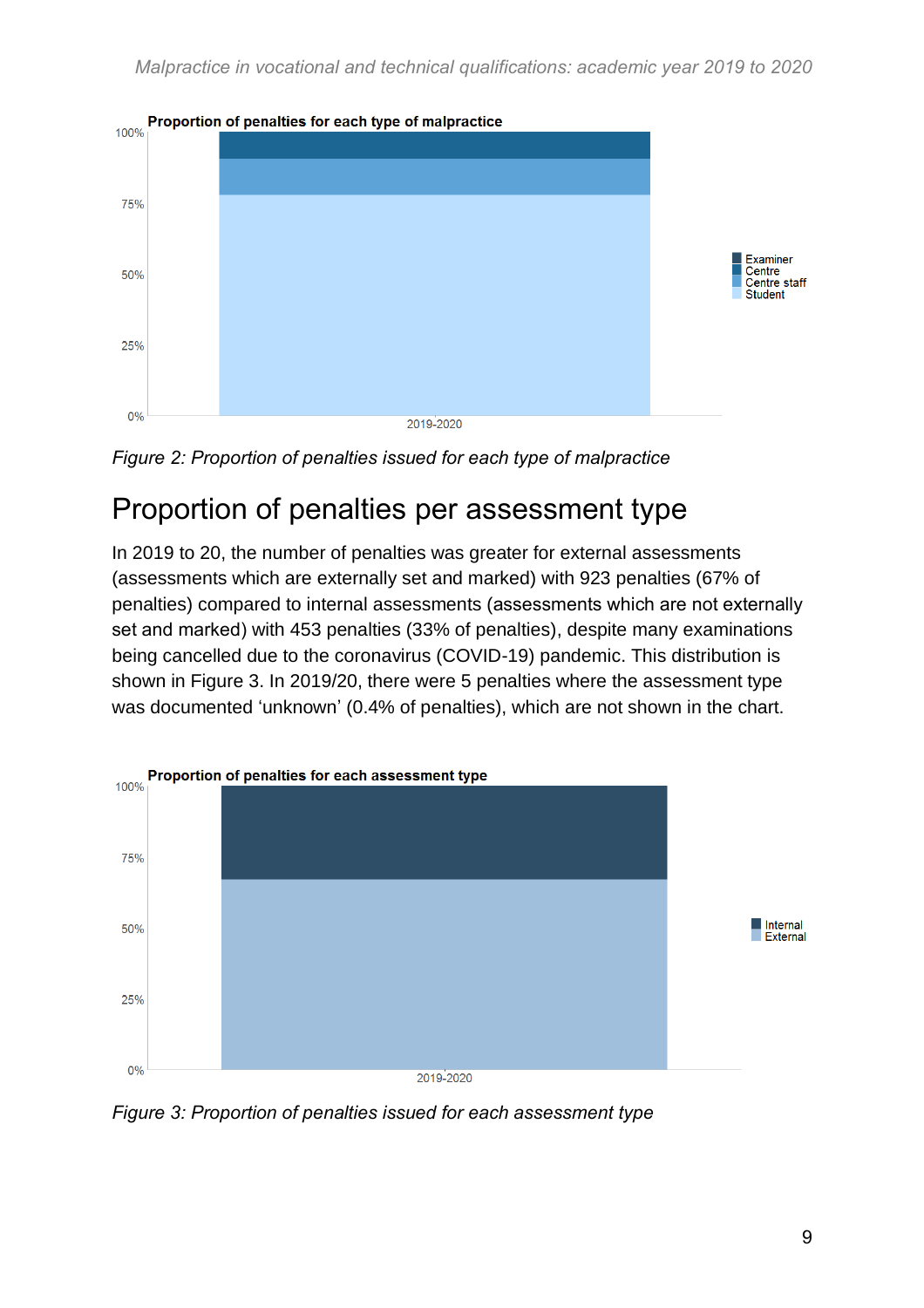#### <span id="page-9-0"></span>Proportion of penalties per assessment method

In 2019 to 20, the highest number of penalties was issued in paper-based exams, which accounted for 1,005 penalties (73% of penalties). This was followed by online exams with 259 penalties (19% of penalties). The fewest penalties were issued in performance tasks (any task that is not a written/online exam) such as, a presentation or musical performance which had 91 penalties (7% of penalties). This distribution is shown in Figure 4. There were 26 penalties where the assessment methods were documented 'unknown' (2% of penalties), which are not shown in the chart.



*Figure 4: Proportion of penalties issued for each assessment method*

Note: Paper-based exams and performance tasks were completed both externally and internally.

#### <span id="page-9-1"></span>Proportion of penalties per assessment schedule

Data was collected to indicate the schedule for external assessments. Figure 5 shows that the majority of penalties issued in external assessments in 2019 to 20 were for timetabled<sup>3</sup> assessments and accounted for 493 penalties (36% of penalties). This was followed by on-demand (non-sessional)<sup>4</sup> assessments and ondemand (sessional)<sup>5</sup> assessments which accounted for 371 (27% of penalties) and

<sup>&</sup>lt;sup>3</sup> Timetabled assessments refer to assessments which can only be taken on specified dates set by Awarding Organisations

<sup>4</sup> On-demand, non-sessional assessments refers to exams that can be taken at any time during the year

<sup>5</sup> On-demand, sessional assessments refer to exams which can be taken at any time within specific windows set by Awarding Organisations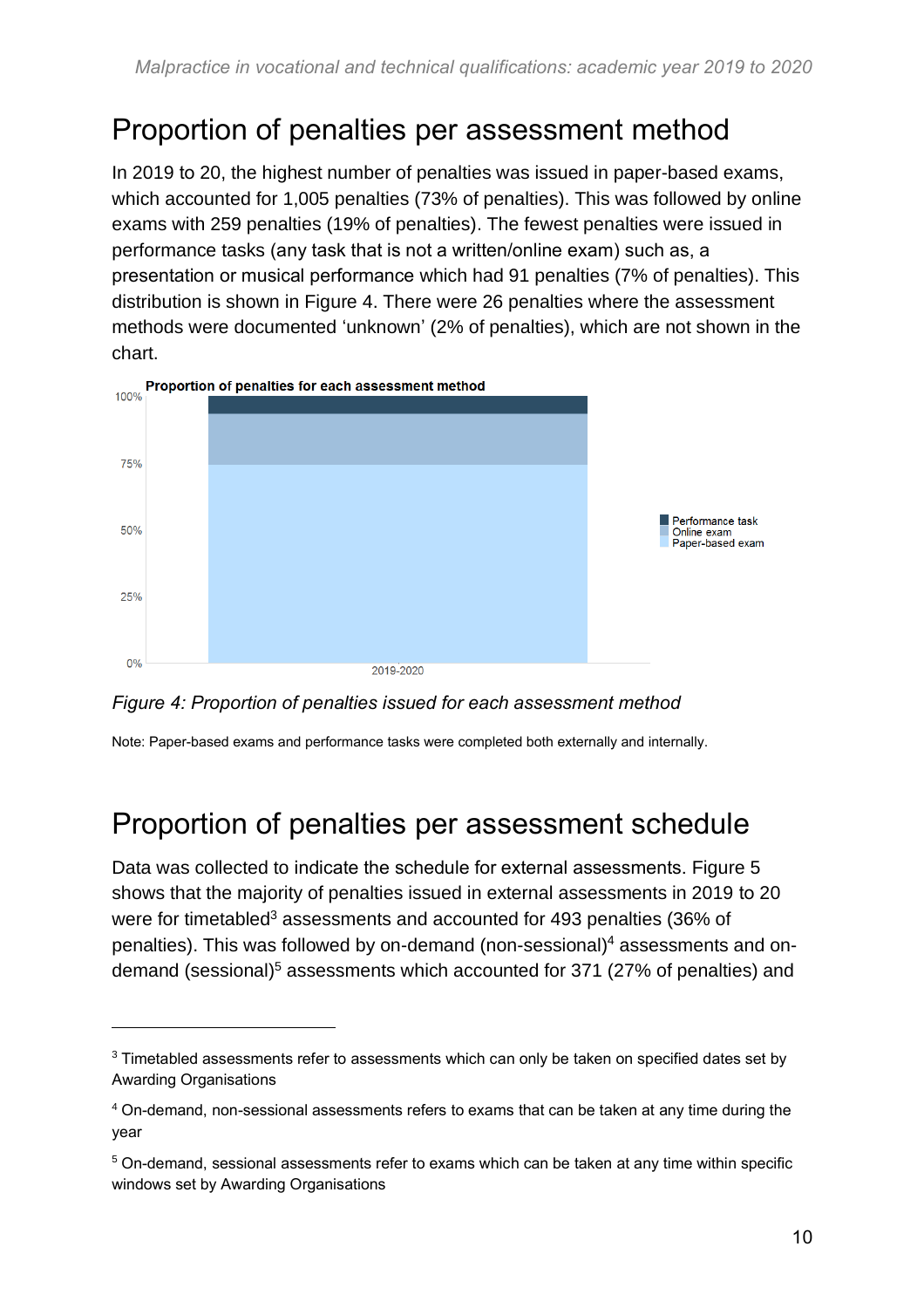50 (4% of penalties) penalties respectively. In 2019 to 20, there were 467 penalties (34% of penalties), where the assessment was either internal or the schedule was unknown. These cases are not shown in the chart.



*Figure 5: Proportion of penalties issued for each assessment schedule*

#### <span id="page-10-0"></span>Penalties per qualification type

In 2019 to 20, of the 153 qualifications for which malpractice was reported, 91 were PTQs, 53 were FSQs and 9 were Other General qualifications. This translated into a total of 973 penalties issued for PTQs, 346 for FSQs and 45 for Other General qualifications. Note that there were also 17 non-assessment-specific cases that were excluded from this analysis.

Among these qualification types, in 2019 to 20, PTQs had the largest proportion of penalties relative to their total certifications (0.23%), followed by FSQs with 0.08% of their total certifications and lastly Other General qualifications with 0.03% of their total certifications. Total certifications include all in-scope qualifications for the respective types and academic year (meaning, PTQs in 2019 to 20, FSQs and Other General qualifications), including those which did not have any reported cases of malpractice. Figure 6 shows this distribution.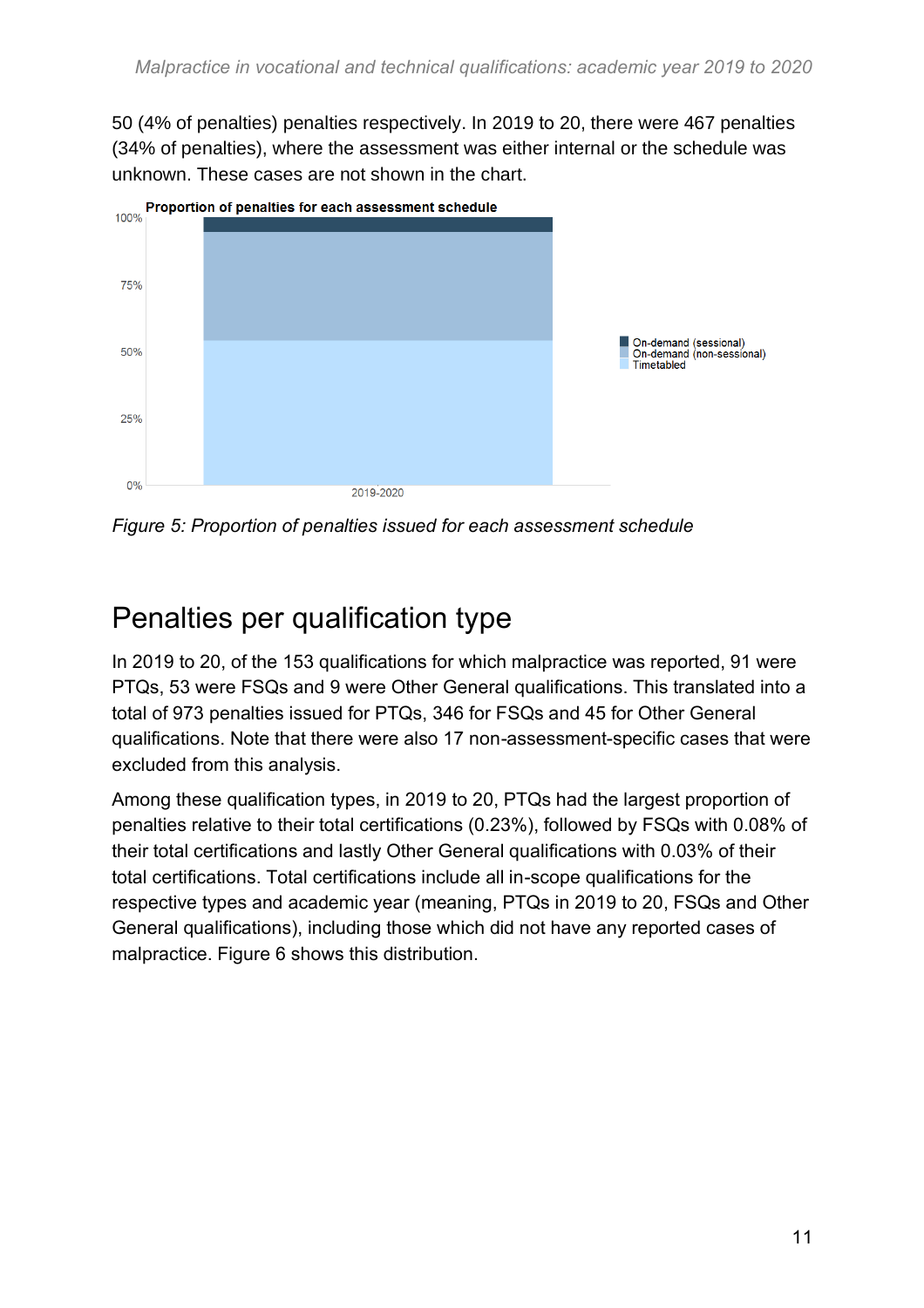

#### *Figure 6: Penalties as a percentage of all certificates for each qualification type*

Note: The figures given in the analysis exclude 17 cases of malpractice reported in 2019 to 20 which were nonassessment-specific malpractice cases, not specific to a single qualification.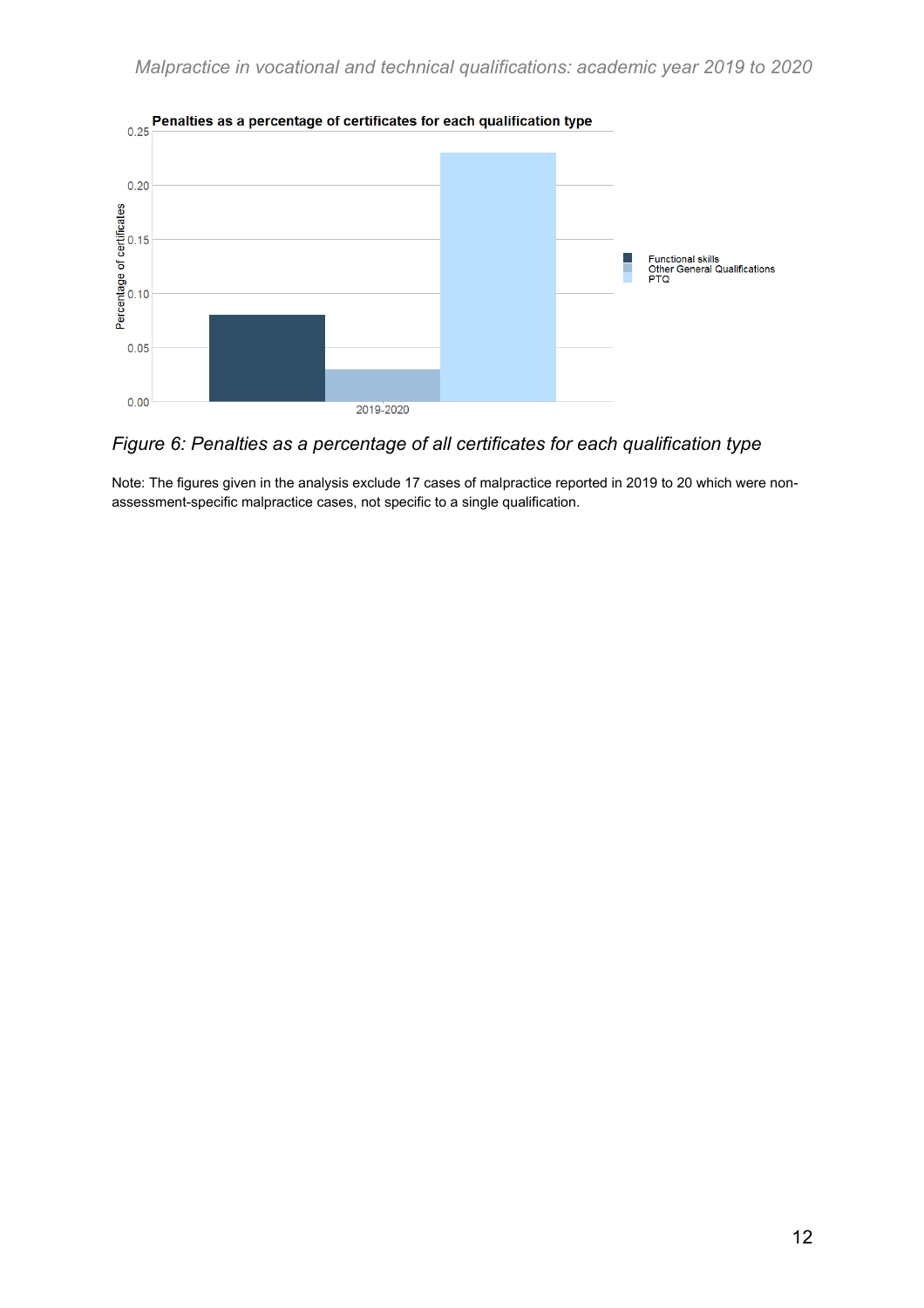#### <span id="page-12-0"></span>Number of penalties per offence

The majority of student, centre and centre staff malpractice cases resulted in 1 penalty each. Multiple penalties were more common for centres, with fewer than 5 cases resulting in 9 penalties per centre, spread across different cases. The breakdown is shown in Table 1.

*Table 1: Number of penalties issued per malpractice case according to malpractice type: student, centre and centre staff member*

| Number of penalties | Centre  | Centre staff | <b>Student</b> |
|---------------------|---------|--------------|----------------|
| 1 penalty           | 70      | 54           | 1,008          |
| 2 penalties         | 8       | 21           | 25             |
| 3 penalties         | $0\sim$ | $0\sim$      | 0              |
| 4 penalties         | 0       | $0-$         | ∩~             |
| 5 penalties         | $0-$    | 0            | 0              |
| 6 penalties         | $0-$    | $0-$         | 0              |
| 7 penalties         | 0       | 0            |                |
| 8 penalties         | $0-$    | 0            | 0              |
| 9 penalties         | $0-$    | 0            |                |

Note: There were 68 centre staff penalties and 15 centre penalties excluded from the table as the unique staff and/or centre identifier was unknown. They were included in the rest of the analyses.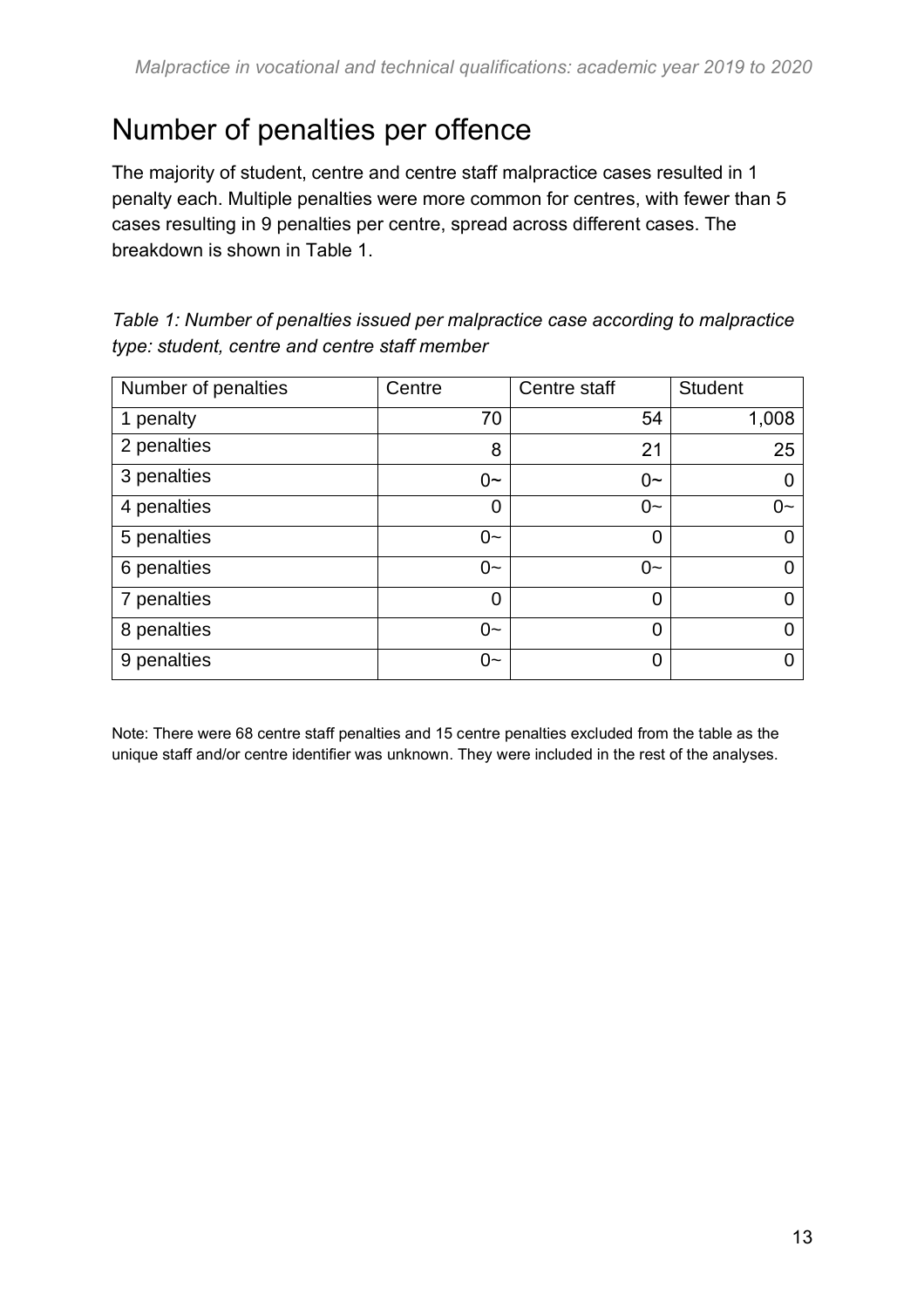# <span id="page-13-0"></span>Student malpractice

Awarding organisations may impose penalties on students found to have committed malpractice and the type of penalties issued vary depending on the type of offence. An individual student can be penalised more than once and by more than one awarding organisation if they commit malpractice offences for more than one assessment. A student may also receive one penalty for multiple offences.

## <span id="page-13-1"></span>Type of offence

In 2019 to 20 a total of 1,074 penalties were issued to students. Figure 7 indicates that the most common type of student malpractice reported in 2019/20 was 'plagiarism' and accounted for 35% of all student penalties (381 penalties in 2019 to 20). The large proportion of malpractice in the form of plagiarism likely reflects the preponderance of internal, coursework-based, assessments in VTQs.

While 'attempt to influence teachers' judgements on Centre Assessment Grades and/or rank order' was added as an additional type of offence for summer 2020 assessments, no penalties were issued for this offence.



#### *Figure 7: Percentage of penalties issued to students for each offence type*

Notes:

- 1. 'Other unauthorised materials' mentioned in the chart refer to notes, study guides, personal organisers, and personal stereos such as MP3s or iPods.
- 2. 'Breach of examinations rules and regulations' mentioned in the chart may refer to, for instance, a student not complying to instructions given by an invigilator, such as continuing to write after being told to stop.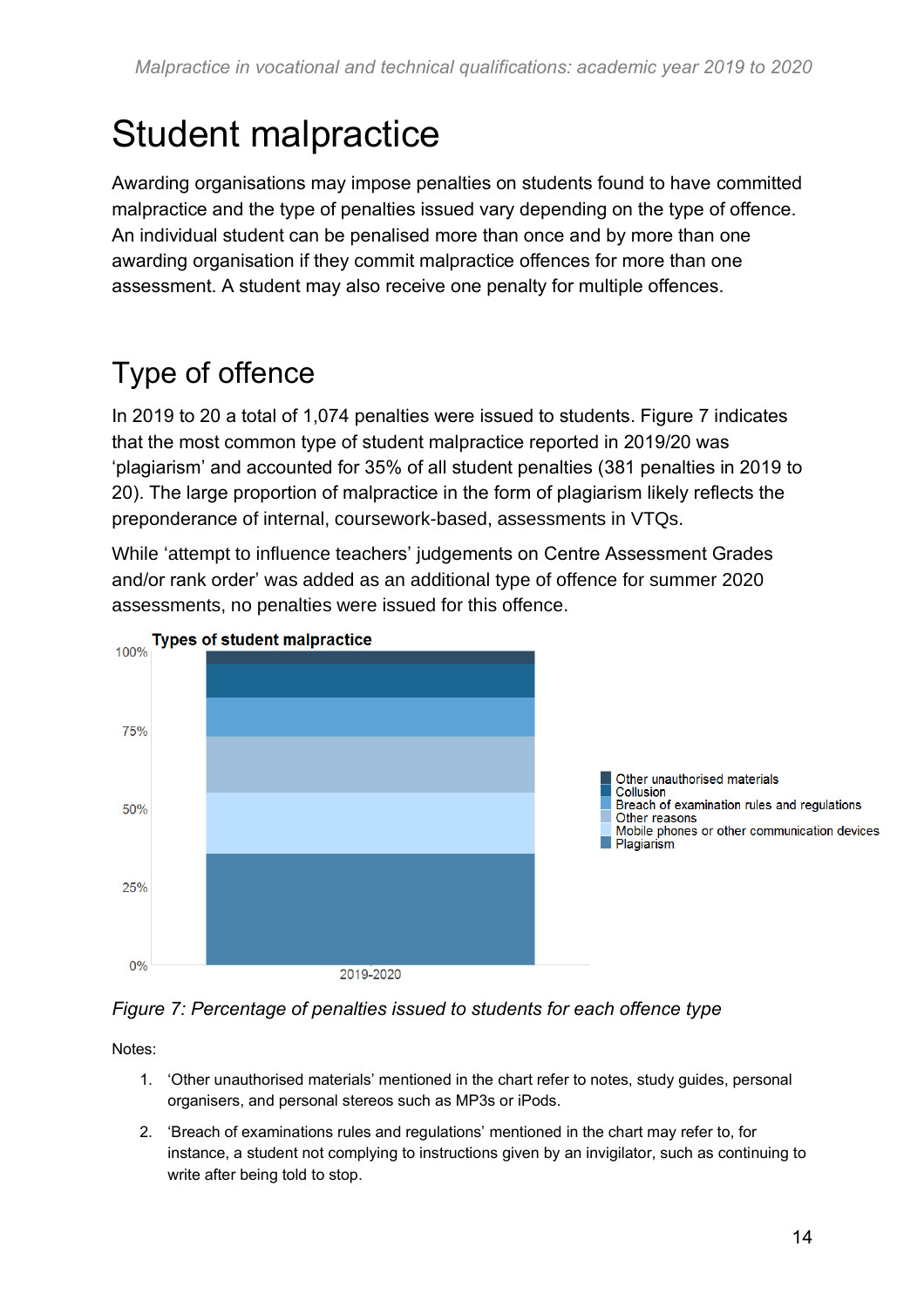#### <span id="page-14-0"></span>Types of penalty issued

Figure 8 indicates that the most common type of penalty issued to students in 2019 to 20 was a 'warning', accounting for 441 (41%) of the penalties issued, closely followed by a 'loss of marks' which accounted for 392 (36%) of the penalties issued.



*Figure 8: Number of each type of penalty issued to students*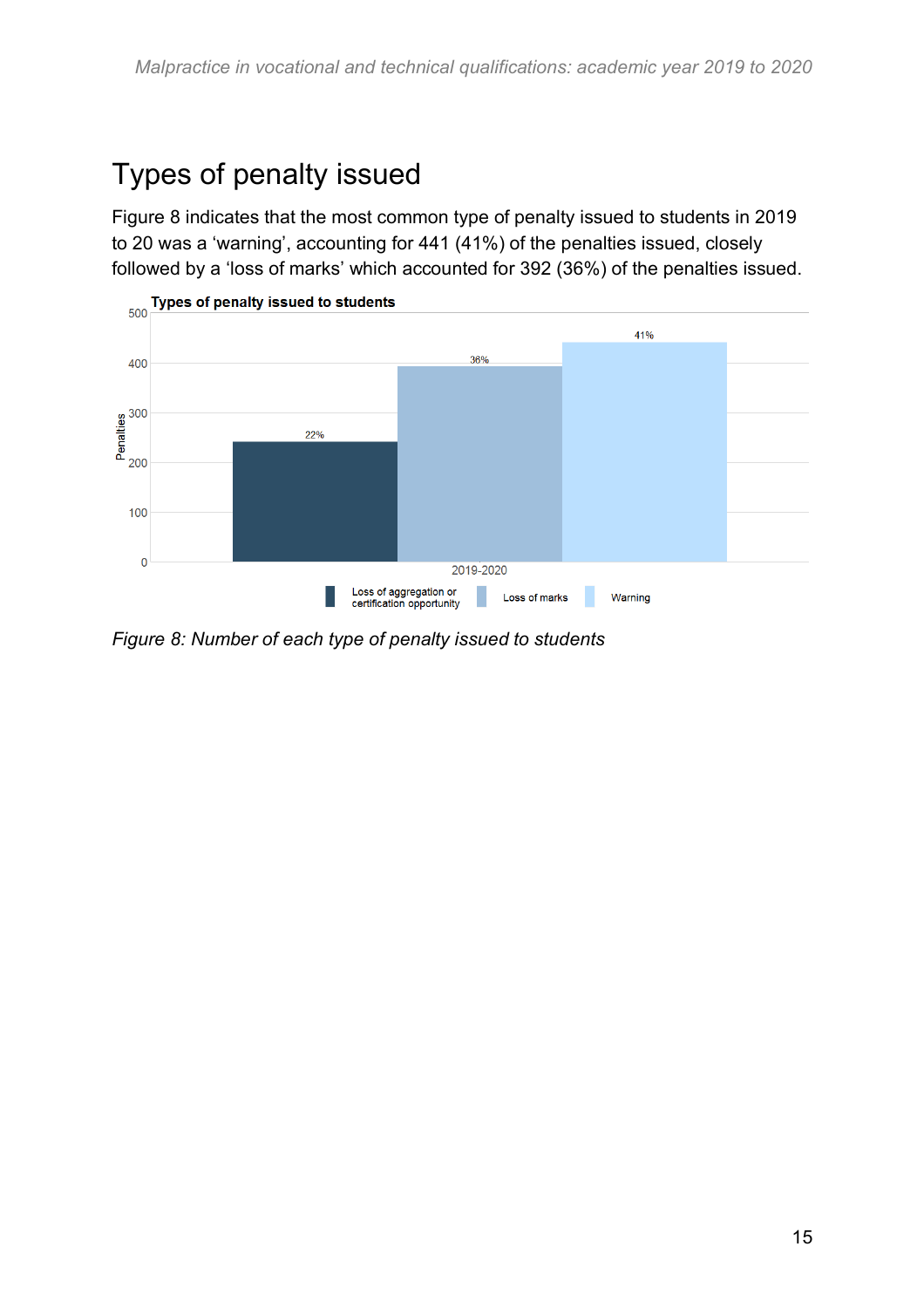## <span id="page-15-0"></span>Types of penalty issued to students by type of offence

Penalties for student malpractice varied depending on the type of offence. Figure 9 shows that a 'loss of marks' was the most common type of penalty when a student was found with 'mobile phones or other communication devices' and a 'loss of aggregation or certification opportunity' was most common for 'collusion'.





*Figure 9: Proportion of each type of penalty issued to students for each type of offence*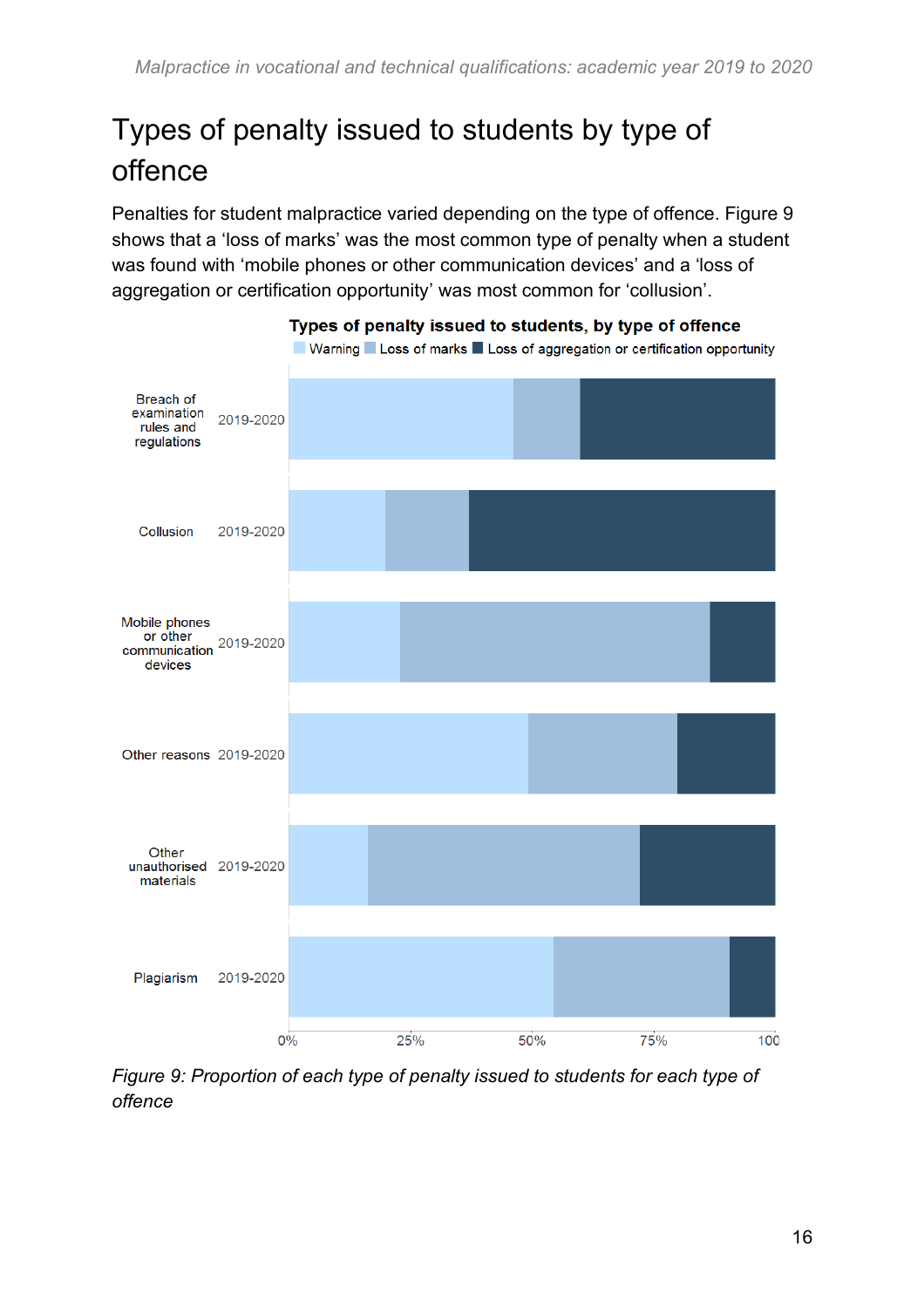# <span id="page-16-0"></span>Staff malpractice

Awarding organisations may impose penalties for malpractice committed by an individual member of staff at a school or college, for example a teacher or an invigilator. More than one penalty can be imposed for a single offence.

## <span id="page-16-1"></span>Type of offence

In 2019 to 20 a total of 177 penalties were issued to centre staff. Figure 10 indicates that the most common type of centre staff malpractice reported in 2019 to 20 was 'maladministration' (such as failing to adhere to the regulations regarding the conduct of assessments) with 68 (38%) centre staff penalties. 'Improper assistance to candidates' was the second most common staff offence type with 57 (32%) centre staff penalties in 2019 to 20. This is where staff provide a candidate or a group of candidates with a potential advantage by giving assistance beyond that which is permitted, such as providing candidates with prompts.

The following 5 categories of malpractice were added specifically for summer 2020:

- Bias or discrimination
- Centre released CAGs and/or rank orders before the issue of results
- Late entry for learners who had not planned to take assessment between 20 March and 31 July 2020
- Centre submitted CAGs that do not honestly and fairly represent what learners would have achieved in their assessments
- A failure to accurately report grades of completed units for vocational qualifications

However, no penalties were reported against centre staff for these offences.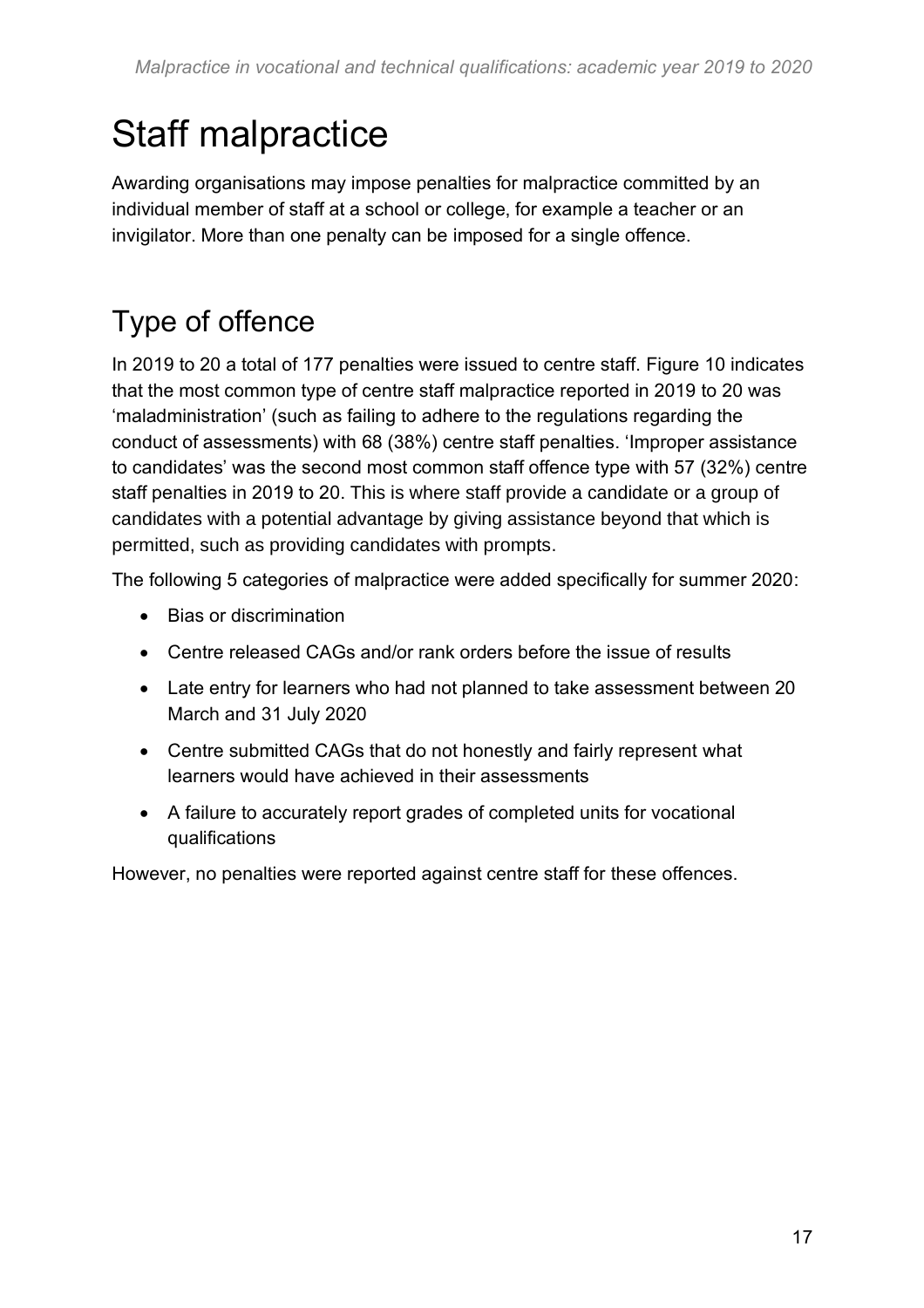

*Figure 10: Percentage of penalties issued to centre staff for each offence type*

#### <span id="page-17-0"></span>Types of penalty issued

Figure 11 shows that the most common type of penalty issued to centre staff in 2019 to 20 was a 'written warning' and 'training', which accounted for 71 (40%) and 70 (40%) centre staff penalties respectively. 'Training' refers to specific training or monitoring which is put in place as a condition of future involvement in assessments and is subsequently reviewed.



*Figure 11: Number of each type of penalty issued to centre staff*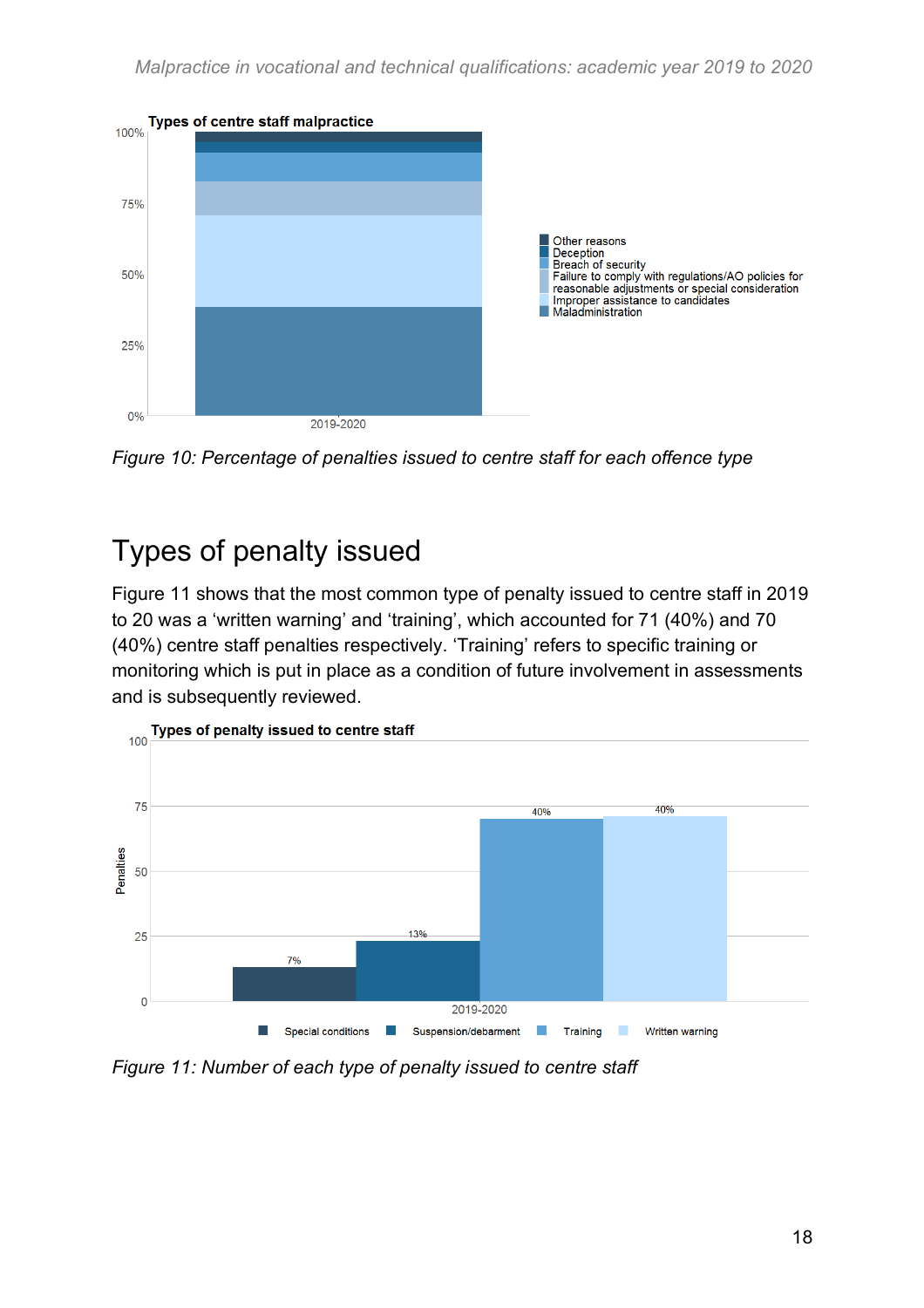# <span id="page-18-0"></span>Centre malpractice

Where there is evidence that malpractice is the result of a serious management failure, an awarding organisation may apply sanctions against a whole centre.

### <span id="page-18-1"></span>Type of offence

In 2019 to 20 a total of 130 penalties were issued to centres. Figure 12 shows that the largest proportion of penalties issued to centres in 2019 to 20 were for 'maladministration', closely followed by 'improper assistance to candidates' which accounted for 75 (58%) and 22 (17%) of centre penalties respectively.

The following 5 categories of malpractice were added specifically for summer 2020:

- Bias or discrimination
- Centre released CAGs and/or rank orders before the issue of results
- Late entry for learners who had not planned to take assessment between 20 March and 31 July 2020
- Centre submitted CAGs that do not honestly and fairly represent what learners would have achieved in their assessments
- A failure to accurately report grades of completed units for vocational qualifications

Only the offence: 'centre submitted CAGs that do not honestly and fairly represent what learners would have achieved in their assessments' had centre penalties reported against it, with fewer than 5 issued. Due to the small number of penalties reported against this offence, it is grouped under 'other reasons' in Figure 12.



*Figure 12: Percentage of penalties issued to centres for each offence type*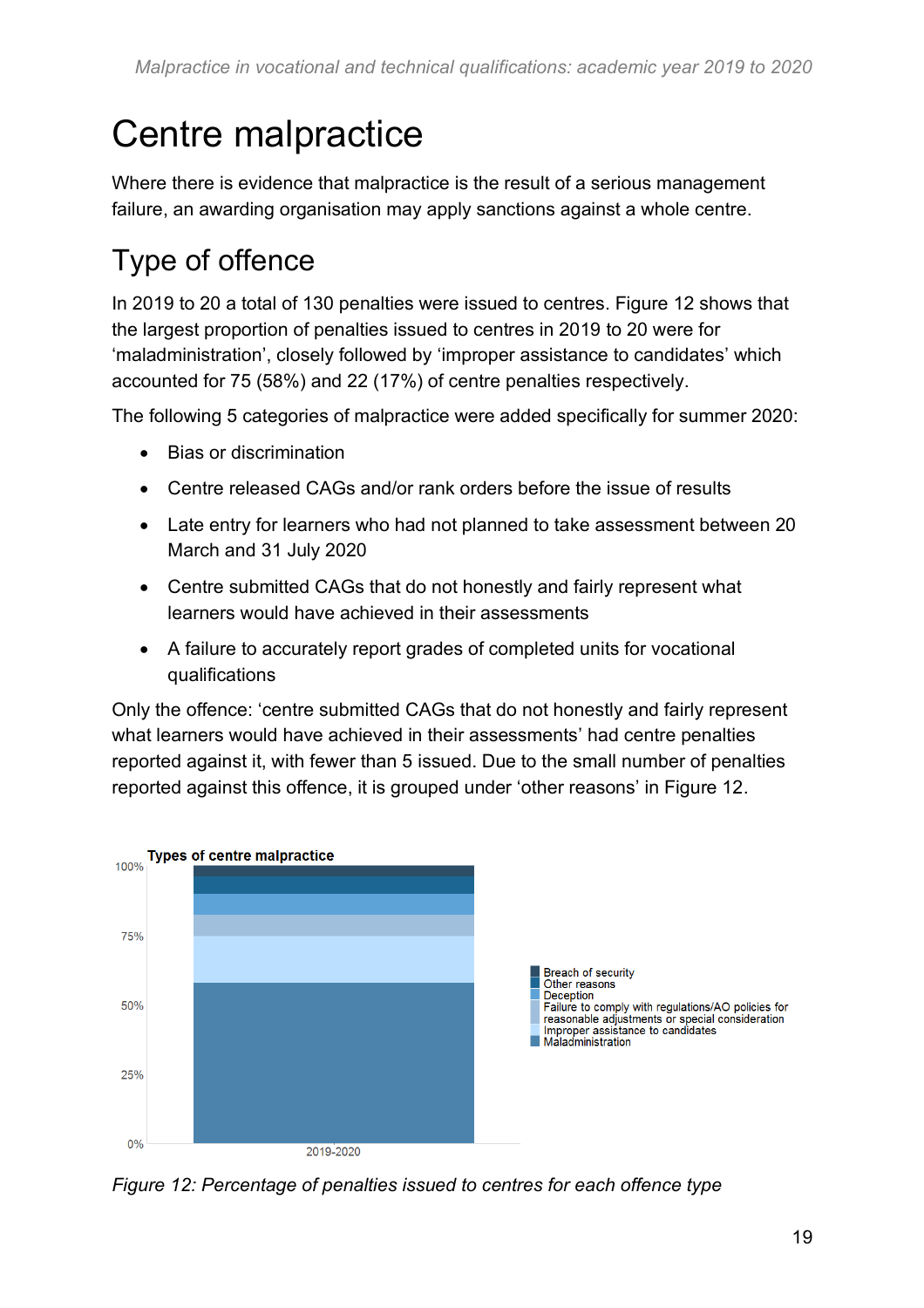## <span id="page-19-0"></span>Types of penalty issued

Figure 13 shows that the most common type of penalty issued to centres in 2019 to 20 was 'withdrawal of approval for a specific qualification' and 'written warning', which accounted for 49 (38%) and 28 (22%) of centre penalties respectively.



Types of penalty issued to centres

*Figure 13: Number of each type of penalty issued to centres*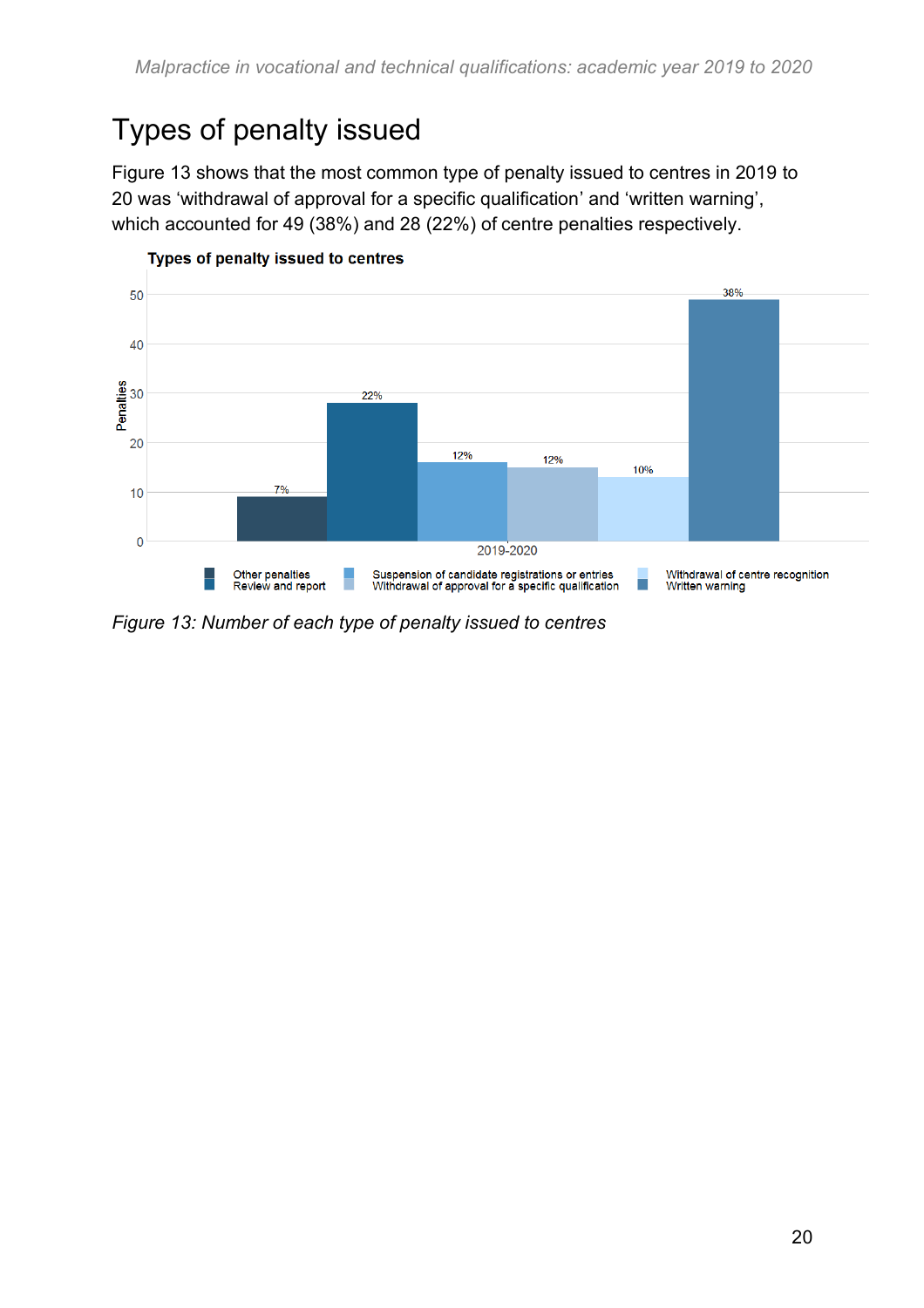## <span id="page-20-0"></span>Examiner malpractice

There were no penalties issued for examiner malpractice in the academic year 2019 to 20 for the qualifications covered in this report.